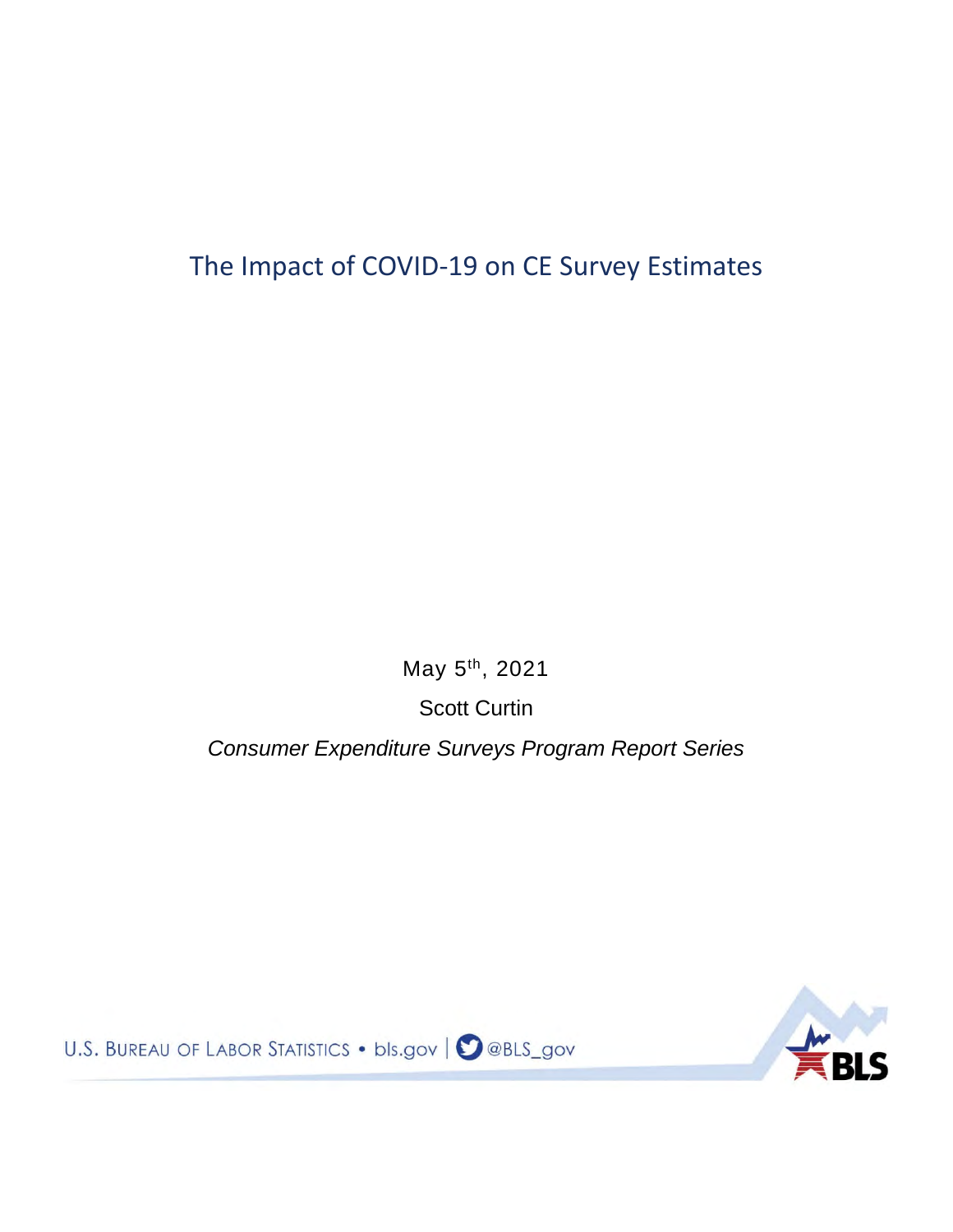The Consumer Expenditure Surveys (CE) are the most detailed sources of expenditures, income, and demographics collected directly from consumers by the Federal government. As a result of the COVID-19 pandemic, The U.S. Census Bureau, which collects CE data on behalf of the Bureau of Labor Statistics, had to make adjustments to the way data were collected and processed. Beyond that, the CE program also had to implement adjustments to the survey questionnaire to accommodate new questions, allowing for a more accurate understanding of the changes in spending behavior caused by the pandemic. The pandemic continues to have ramifications not only for data that respondents provide, but also for the methods of obtaining it. In the year following the onset of the pandemic, the CE has continued to pursue obtaining high-quality data from its respondents in both the Quarterly Interview Survey (CEQ) and the Diary Survey (CED)<sup>[1](#page-1-0)</sup>. However, both surveys encountered obstacles as a result of this pandemic. Starting on March 19, 2020, CE in-person data collection ceased for both the CEQ and the CED. CE adopted mitigation strategies for both the CEQ and CED to allow the continued collection of high-quality data while also taking into account the health and safety of respondents and field staff. With this in mind, all in-person interviews were transitioned to telephone interviews. Interviewers have since had the ability to collect information in this fashion, utilizing resources on the [BLS CE Website](https://www.bls.gov/respondents/cex/) to guide users through the interview process and provide additional details usually supplied during the in-person interview process. Specific to the CED, which usually requires respondents to transcribe their expenditures directly onto a daily diary form, interviewers were now transcribing diary entries onto a paper diary on the respondent's behalf. Also, as part of the CED, the CE program added an option for respondents to utilize an online diary as an alternative to traditional in-person data collection and over-the-phone transcriptions.

As a means to account for stimulus payments as part of the Coronavirus Aid, Relief, and Economic Security Act (CARES), which was signed into law on March 27, 2020, the CE program updated the CEQ to allow the collection of these payment amounts from respondents. The CEQ will continue to collect information about stimulus payment amounts with the enactment of any additional legislation that provides payments to US households and consumers<sup>2</sup>.

This report provides a brief overview of the observed changes in the CE data from the third quarter of 2019 through the second quarter of 2020. The report highlights changes in quarterly expenditure aggregates, quarterly means, and quarterly measures of relative standard error (RSE). The report also offers a comparison of the quarterly CE aggregate estimates with quarterly aggregates from the Bureau of Economic Analysis's Personal Consumption Expenditures (PCE) to gauge how well CE estimates track with alternative sources of consumer spending data. The results found in this report provide some initial indication of the impact COVID-19 had on consumers during the onset of the pandemic.

 $\overline{a}$ 

<span id="page-1-0"></span><sup>&</sup>lt;sup>1</sup> The Consumer Expenditure Surveys (CE) data are collected by the Census Bureau for Bureau of Labor Statistics (BLS) in two surveys, the Quarterly Interview Survey (CEQ) for major or recurring items and the weekly Diary Survey (CED) for more minor or frequently purchased items. CE's data are primarily used to revise the relative importance of goods and services for the Consumer Price Index market basket. The CE is the only federal household survey to provide information on the complete range of consumers' expenditures and incomes.

<span id="page-1-1"></span><sup>2</sup> Households and consumers in the CE are defined as consumer units (CU). A CU is made up of: (1) all members of a particular household who are related by blood, marriage, adoption, or other legal arrangements; (2) a person living alone or sharing a household with others or living as a roomer in a private home or lodging house or in permanent living quarters in a hotel or motel, but who is financially independent; or (3) two or more persons living together who use their income to make joint expenditure decisions. The sum of CE population weights are designed to equal the total population of CUs for that weight.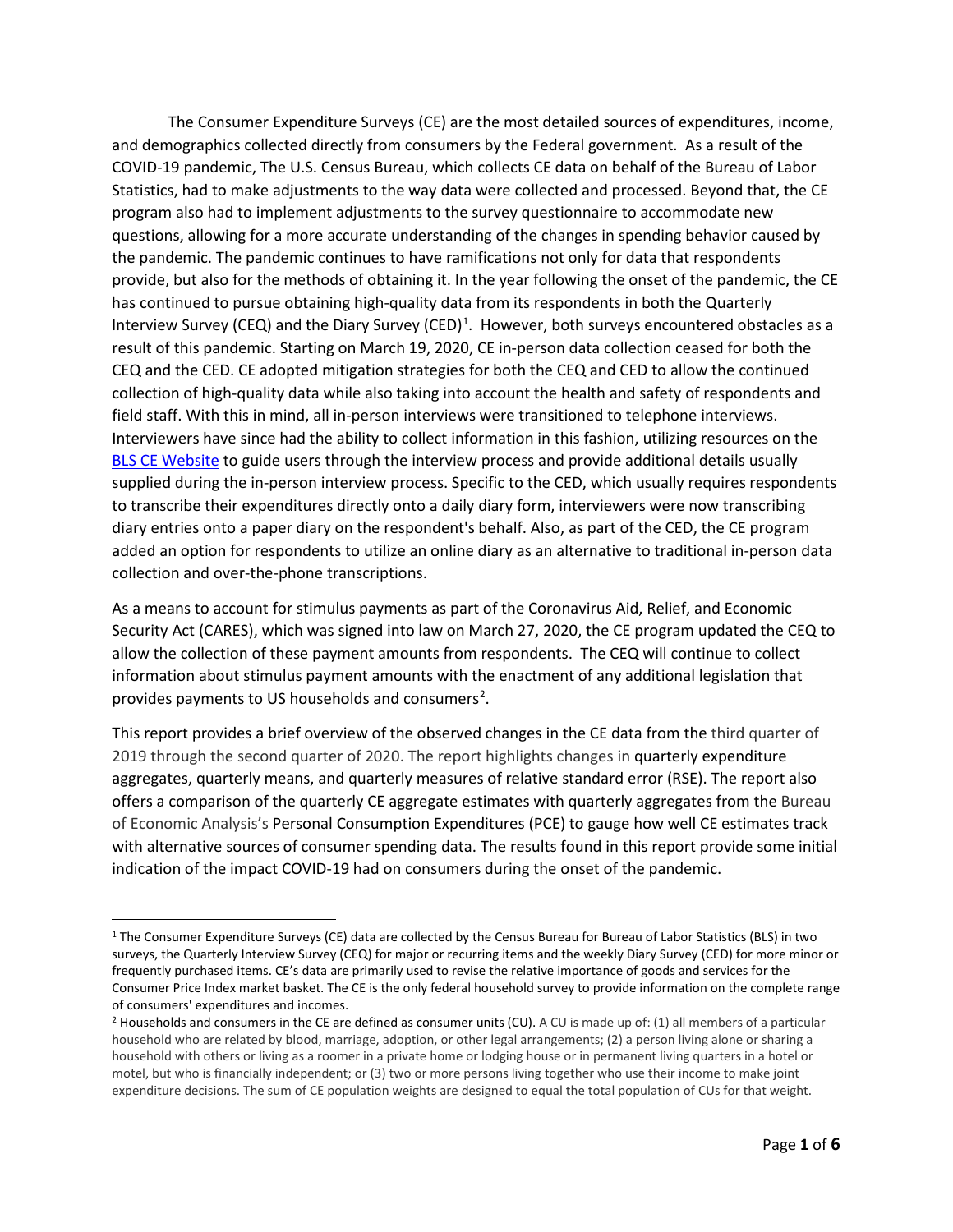## **Data Quality**

 $\overline{a}$ 

Estimation response rates for the second half of 2019 remained relativity stable, with only slight declines within each survey<sup>[3](#page-2-0)</sup>. However, as seen in Chart 1 below, starting with the February data collection period, both surveys did experience a drop in response, with a much larger decrease associated with the CED. While the pandemic caused a larger drop in response rates in the CED, Chart 2 shows that the CED drop in response was partially offset due to a larger sample, which was introduced in January 2020.



As a means to assess the quality of CE data, integrated quarterly CEQ and CED estimates from the  $3^{rd}$ quarter of 2019 through the 2nd quarter of 2020 were compared against those of the PCE for the same period. The PCE defines total consumption as the goods and services purchased by, or on behalf of, people living in the United States. While significant methodological differences exist between the CE and the PCE, year-over-year change between the two can be used to gauge how well the CE data is tracking against other indicators of consumer spending<sup>[4](#page-2-1)</sup>. As seen in Chart 3A below, year-over-year percent changes from the third quarter of 2019 through the second quarter of 2020 for both the CE and PCE show similar trends. Starting in the first quarter of 2020 and carrying through to the second, the CE did show a larger year-over-year percent change decrease than PCE.

<span id="page-2-0"></span><sup>&</sup>lt;sup>3</sup> Estimation response rates are calculated based on the set of CUs that were included in the computation of mean expenditures and other estimated statistics produced on the CE website. These response rates will differ slightly from the response rates published on th[e household and establishment response rates](https://www.bls.gov/osmr/response-rates/home.htm) webpage, which include CUs that responded, but do not meet the minimum threshold for inclusion in estimation.

<span id="page-2-1"></span><sup>4</sup> The CE program collects data from CUs that represent the civilian, non-institutional population of the United States. PCE covers all persons resident in the United States, as well as non-profit institutions serving households.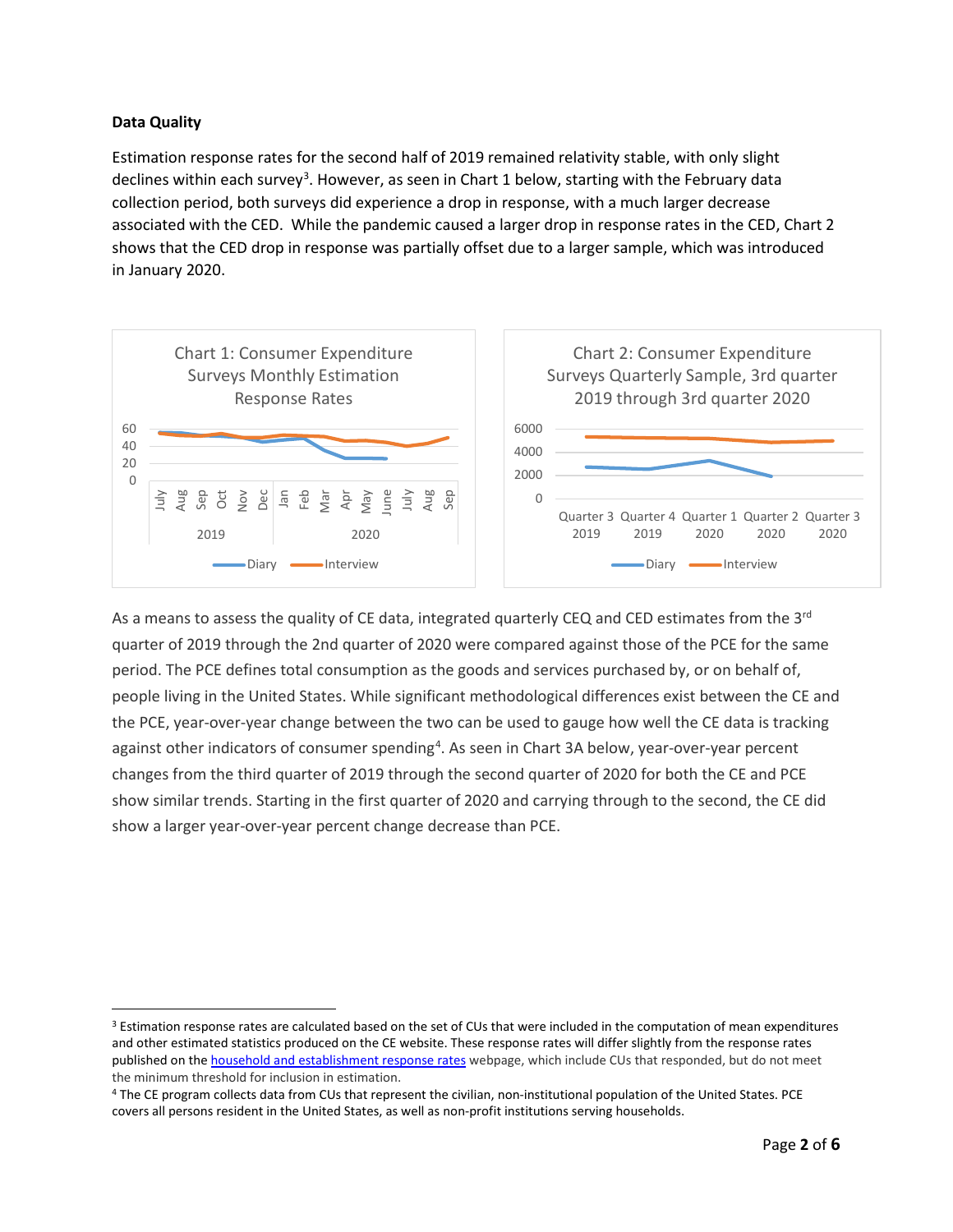

In an effort to look at some of the more detailed expenditure categories from both data sources, the CE staff compared quarterly aggregates from the CE to PCE for categories that corresponded well with each other (i.e., that are defined similarly). This comparison was made by looking at how food and alcohol expenditures compared with their counterpart categories from the PCE. The CE defines food and alcohol as part of two broad categories, at home<sup>[5](#page-3-0)</sup> and away from home<sup>[6](#page-3-1)</sup>. PCE identifies spending on alcohol and food in a similar manner, classifying them as either for off-premises consumption or as part of purchased meals. Chart 3B below shows that while aggregates for away from home expenditures related to food and alcohol dropped for both PCE and CE, the drop was much larger for the CE in quarter 2 of 2020. Total spending on alcohol away from home and food away from home in the CE fell 77 percent and 54 percent, compared to declines of 37 percent and 30 percent in the like PCE categories. While the CE aggregate expenditures of alcohol at home (9 percent) showed a similar percent increase to its counterpart in the PCE (14 percent), the food at home aggregate expenditures did not, with CE showing a 4 percent decrease, compared with an 11 percent increase in the PCE for quarter 2 of 2020.

 $\overline{a}$ 

<span id="page-3-0"></span><sup>5</sup> Food at home refers to the total expenditures for food at grocery stores (or other food stores) and food prepared by the CU on trips. It excludes the purchase of nonfood items.

<span id="page-3-1"></span><sup>6</sup> Food away from home includes all meals (breakfast and brunch, lunch, dinner and snacks and nonalcoholic beverages) including tips at fast food, take-out, delivery, concession stands, buffet and cafeteria, at full-service restaurants, and at vending machines and mobile vendors. Also included are board (including at school), meals as pay, special catered affairs, such as weddings, bar mitzvahs, and confirmations, school lunches, and meals away from home on trips.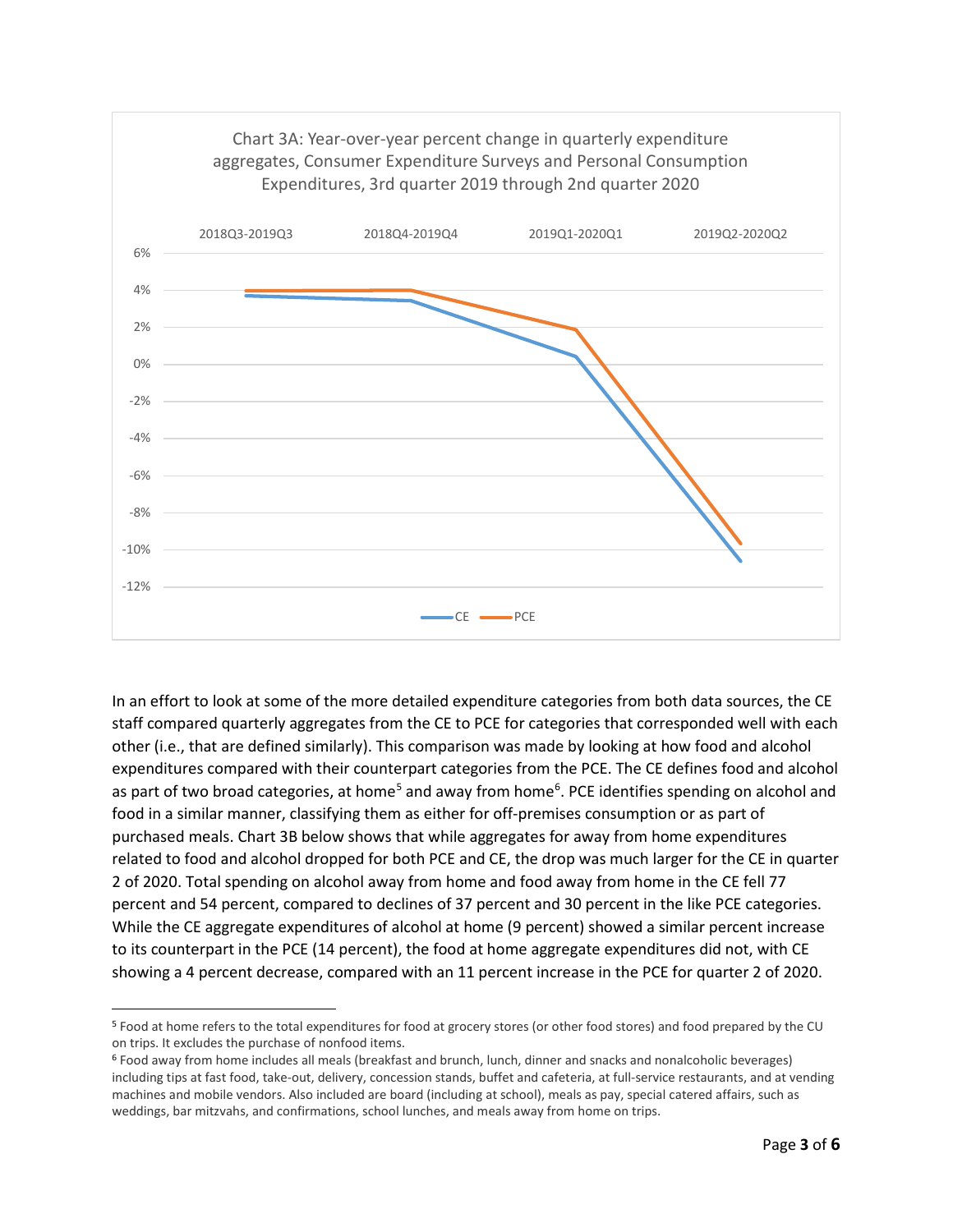

## **Expenditure Mean Estimates**

As noted in the 2020 Midyear News Release, the CE program observed several notable changes in the major expenditure categories. Of the 14 major spending categories, only three showed an increase over the previous midyear estimate, leaving 11 categories that showed declines over the same period.

As seen in Chart 4 below, the decrease for these 11 categories was more prevalent in the second quarter of 2020, with eight of these categories showing a year-over-year percent decrease in quarterly means greater than 15 percent. Of these eight, apparel and services, personal care products and services, alcoholic beverages, and food saw the largest decreases. The decreases in food and alcoholic beverages were primarily associated with away from home purchases for these two categories. Food at home experienced a 3 percent drop, while food away from home experienced a reduction in expenditures of 54 percent. For alcoholic beverages, the at-home spending portion increased 10 percent, but this increase was outweighed by a drop of 77 percent in away from home spending.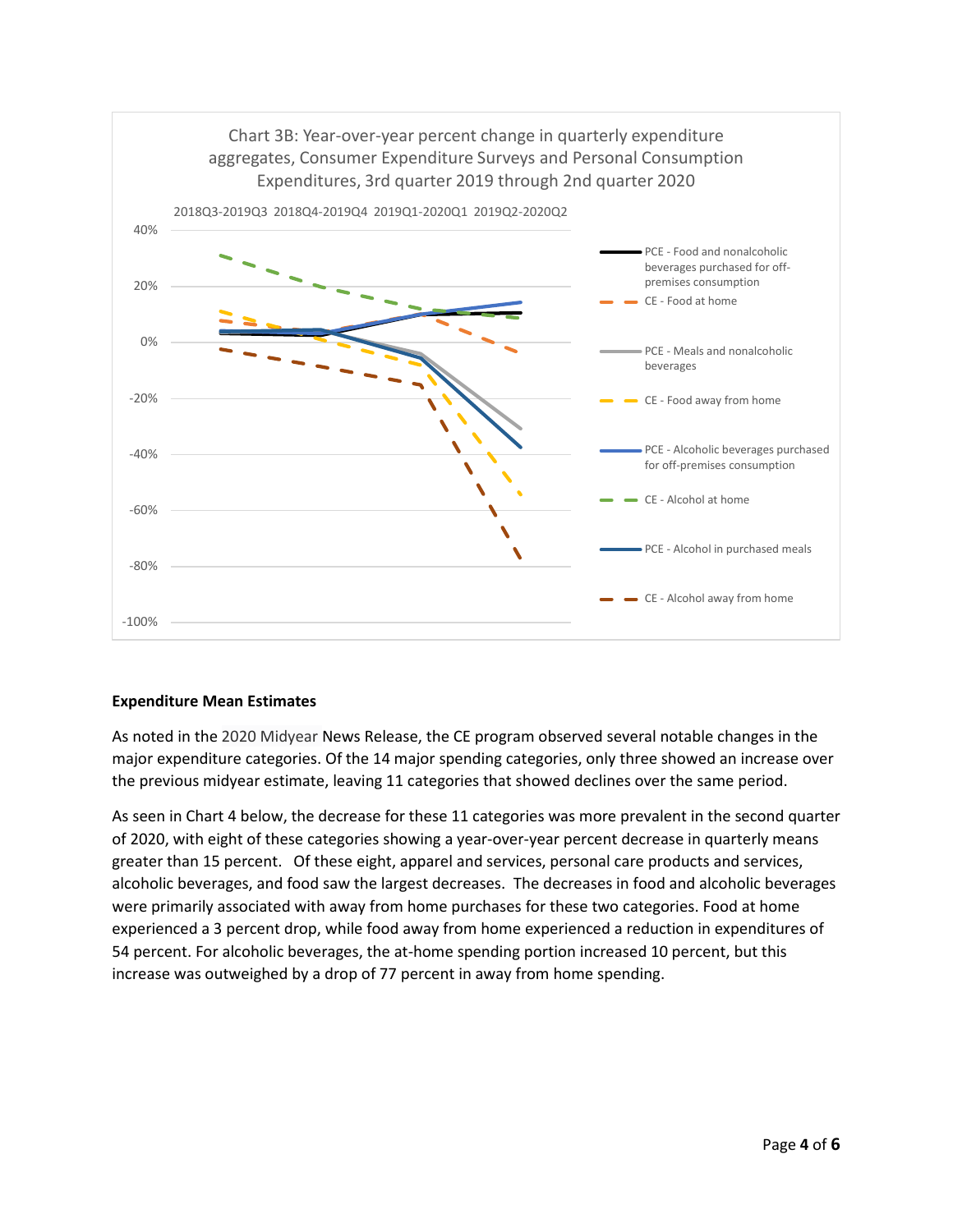

The CE staff also looked at the year-over-year change in quarterly variance in the CE data from July 2019 through June 2020. By looking at the RSE specifically, defined as the ratio of the standard error of an expenditure to its mean, we can establish if estimates were associated with a larger degree of sampling error. Only five of the 14 major spending categories in the second quarter of 2020 increased in RSE greater than one percent. As seen in Chart 5 below, only two categories, cash contributions and alcoholic beverages, showed a year-over-year increase in RSE greater than two percent. While entertainment also showed a large increase in RSE in the second quarter of 2020, the increase was offset by an equally large RSE in the second quarter of 2019. For this reason, entertainment does not show a large year-over-year increase in RSE in the second quarter of 2020.

It should be noted that although the major spending categories listed above did not show a large shift in variance in the second quarter of 2020, users should still be mindful of the variance measures associated with each underlying expenditure, as some expenditures, particularly those with low percent reporting, are more susceptible to larger degrees of variance. For more information on how to interpret the various measurements of variance provided in the CE tables, please see [How does the variability of](https://www.bls.gov/cex/research_papers/pdf/how-does-the-variability-of-consumer-expenditure-data-impact-your-analysis.pdf)  [Consumer Expenditure data impact your analysis?](https://www.bls.gov/cex/research_papers/pdf/how-does-the-variability-of-consumer-expenditure-data-impact-your-analysis.pdf)